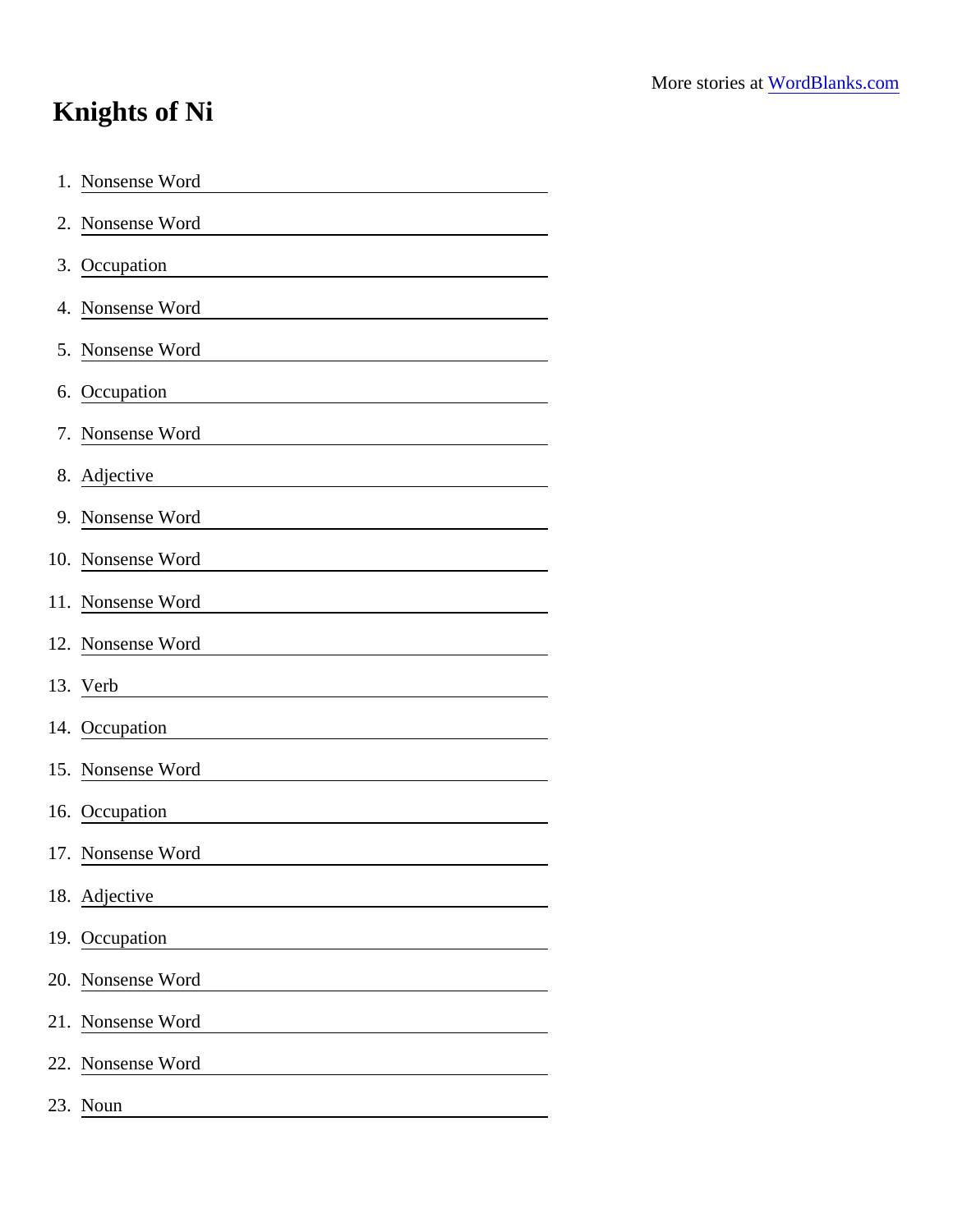| 24. Nonsense Word |
|-------------------|
| 25. Noun          |
| 26. Noun          |
| 27. Occupation    |
| 28. Nonsense Word |
| 29. Adjective     |
| 30. Adjective     |
| 31. Noun          |
| 32. Adjective     |
| 33. Adjective     |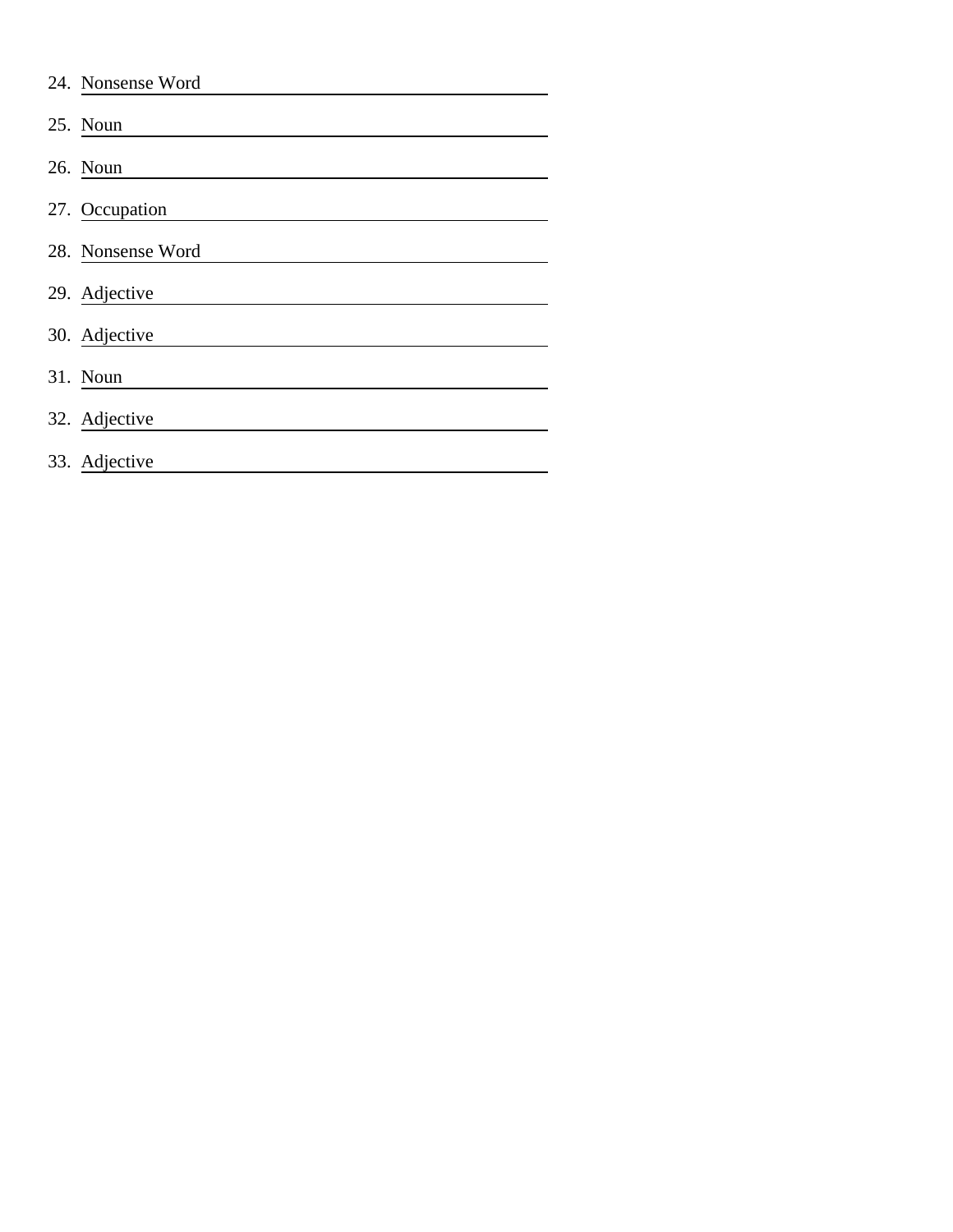## **Knights of Ni**

HEAD KNIGHT OF NI: Nonsense word

KNIGHTS OF NI: Nonsense word

ARTHUR: Who are you?

HEAD KNIGHT: We are the <u>Cocupation</u> Who Say... Nonsense word

RANDOM: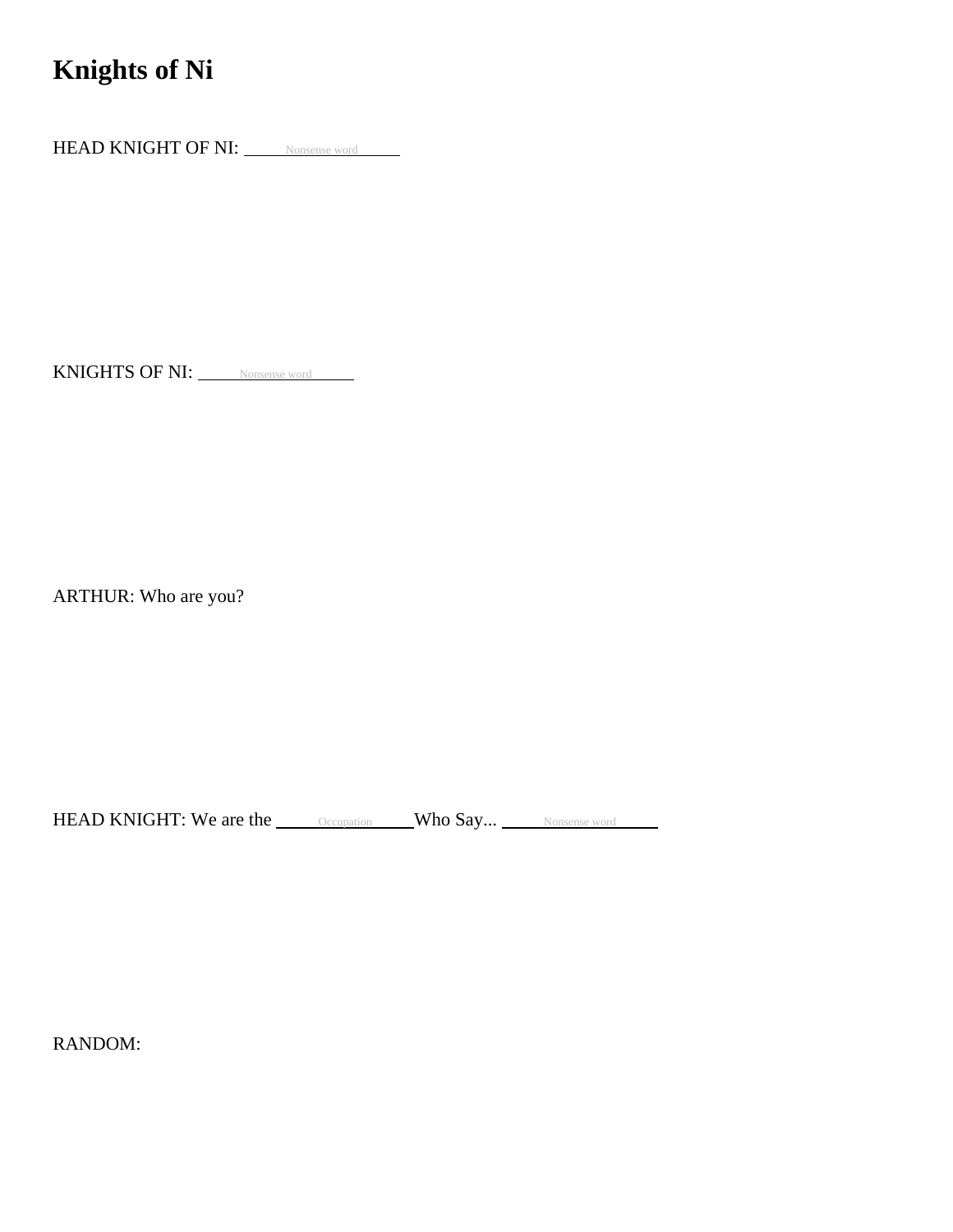ARTHUR: No! Not the <u>Occupation</u> Who Say Nonsense word

HEAD KNIGHT: The same!

BEDEVERE: Who are they?

HEAD KNIGHT: We are the keepers of the *Adjective* words: Nonsense word Monsense word Nonsense word

and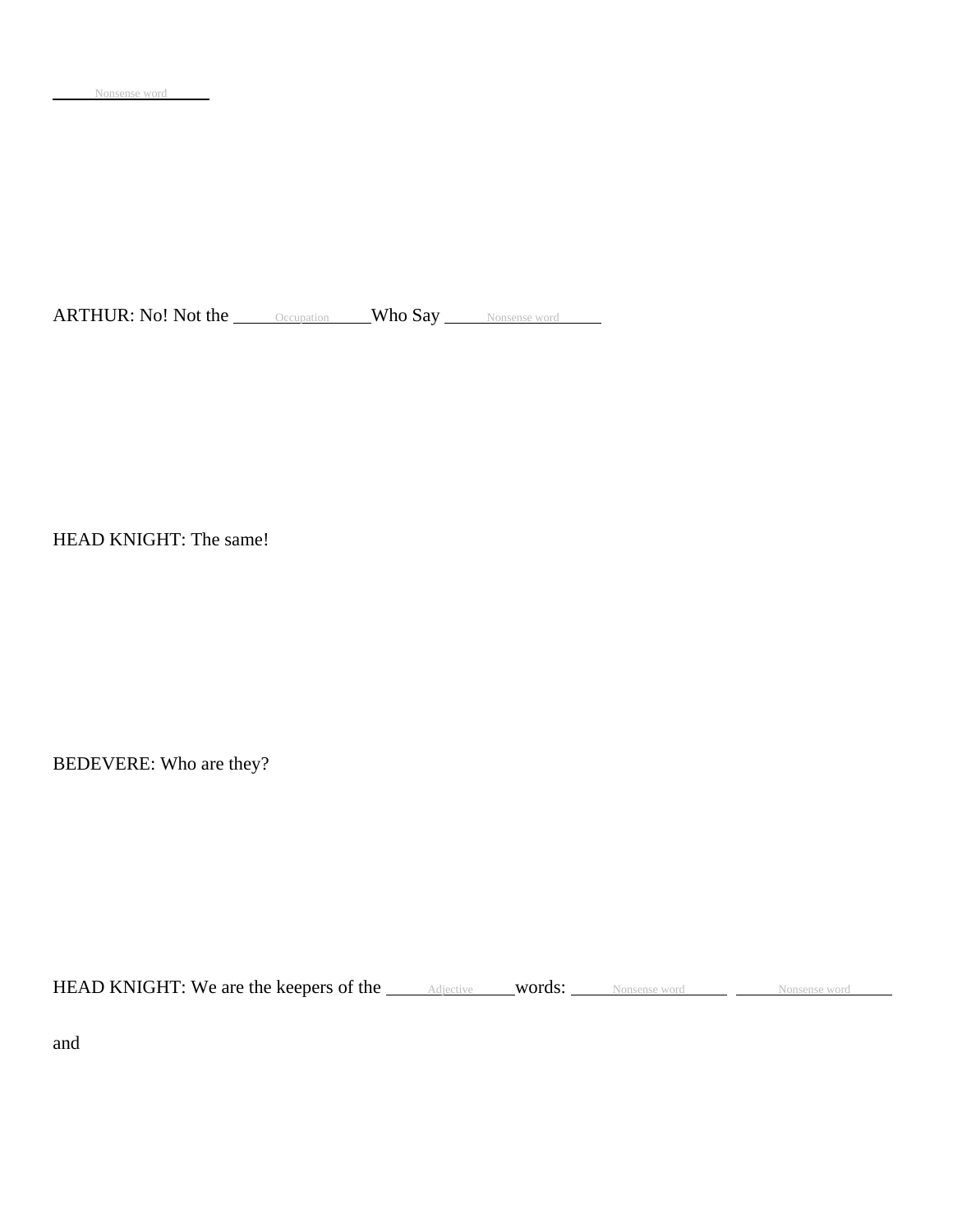RANDOM: Nonsense word

ARTHUR: Those who  $\frac{\vee}{\vee}$  verb them seldom live to tell the tale.

HEAD KNIGHT: The <u>Occupation</u> Who Say Nonsense word , demand a sacrifice.

ARTHUR: <u>Occupation</u> of Nonsense word we are but Adjective travellers who seek the

**Occupation** who lives beyond these woods.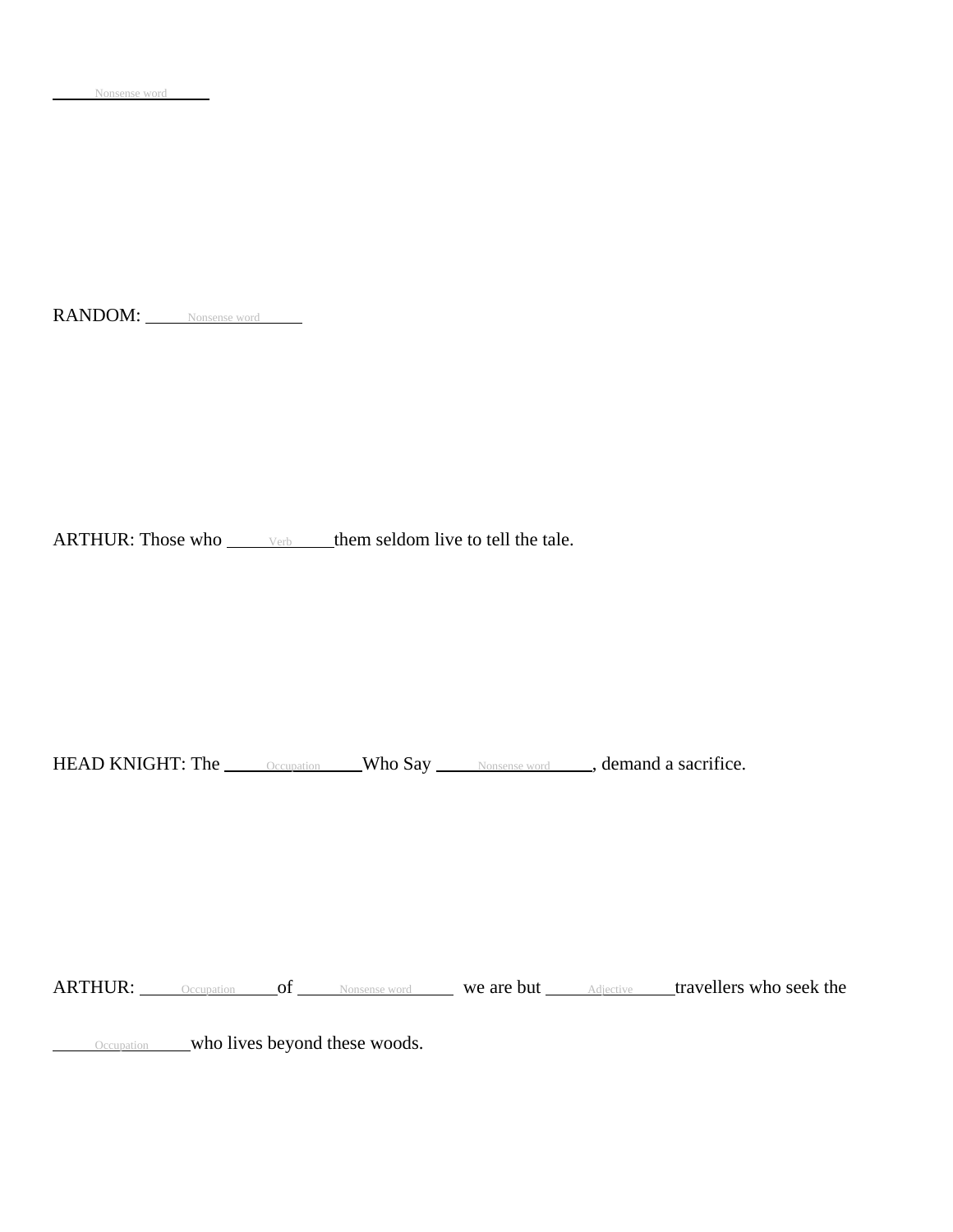HEAD KNIGHT: Nonsense word

KNIGHTS OF NI: Nonsense word

ARTHUR: Ow! Agh!

HEAD KNIGHT: We shall say <u>Nonsense word</u> , again to you if you do not appease us.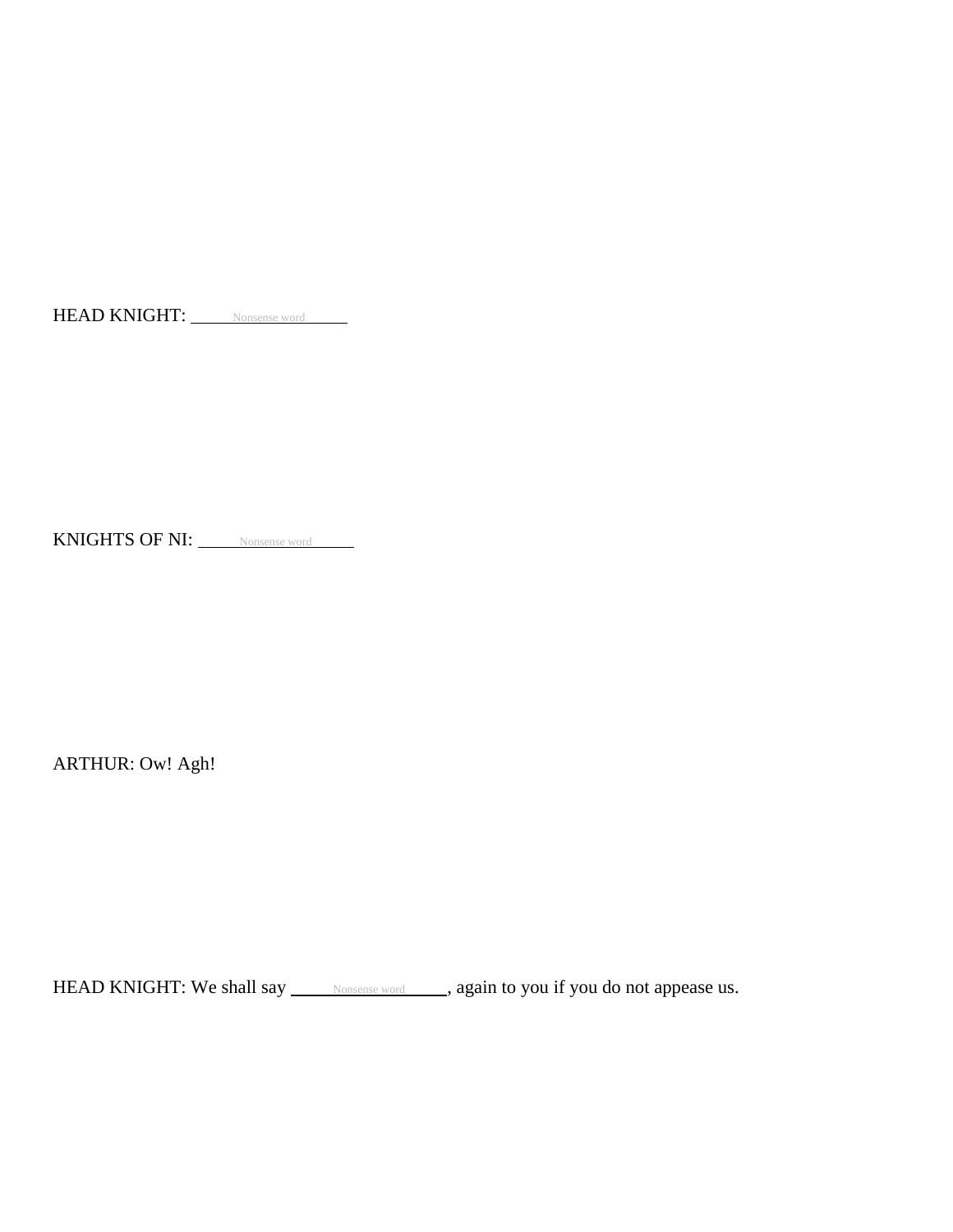ARTHUR: Well, what is it you want?

HEAD KNIGHT: We want...  $a \_\_\_\_\$ 

ARTHUR: A what?

KNIGHTS OF NI: Nonsense word

ARTHUR and PARTY: Ow! Oh!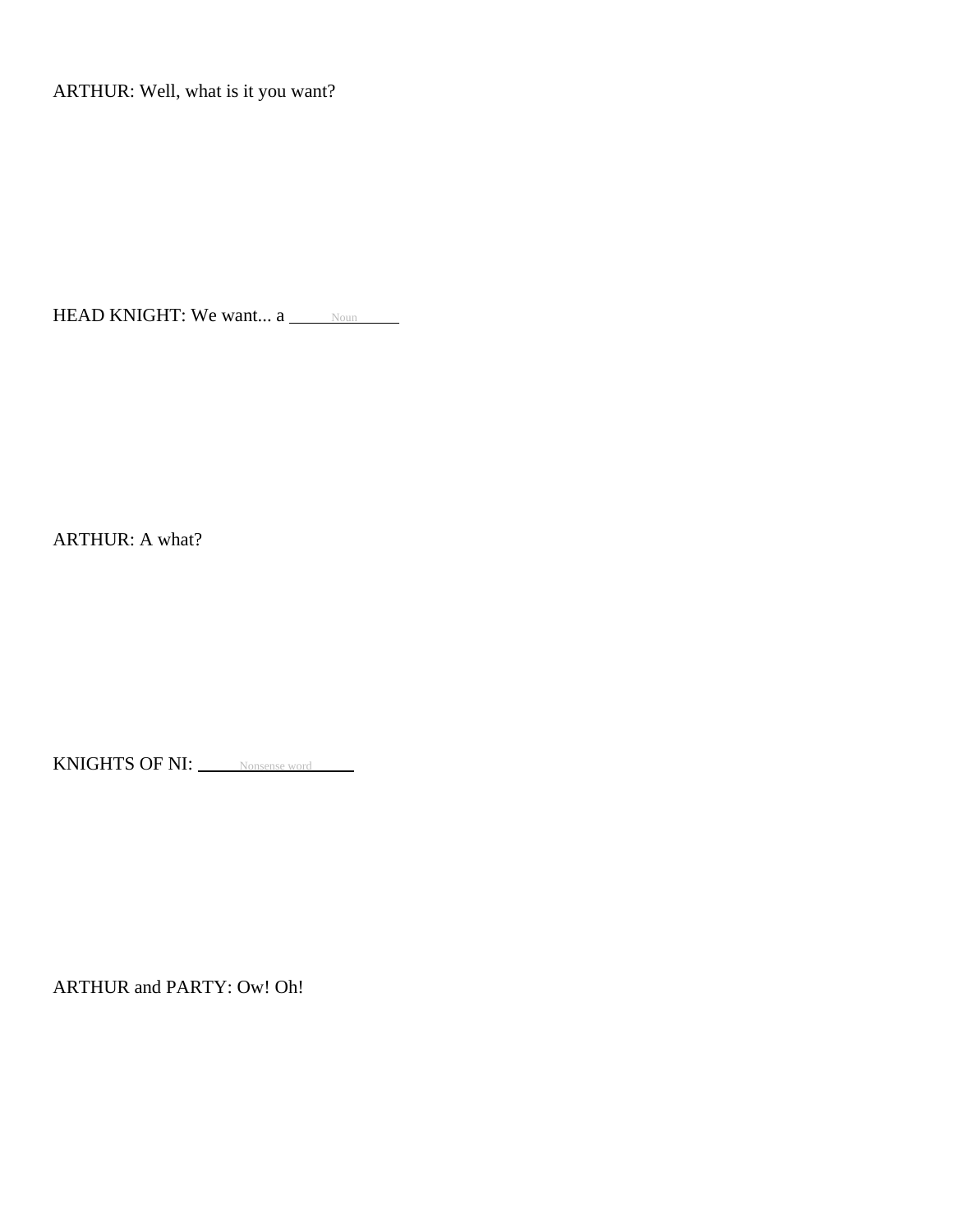| ARTHUR: Please! Please! No more! We will find you a |  |
|-----------------------------------------------------|--|
|-----------------------------------------------------|--|

HEAD KNIGHT: You must return here with a <u>Noun case</u> or else, you will never pass through this wood...

alive.

ARTHUR: O occupation of Nonsense word you are Adjective and Adjective and We

will return with  $a \_\_\_\_\$ 

HEAD KNIGHT: One that looks **Adjective** ...

ARTHUR: Of course.